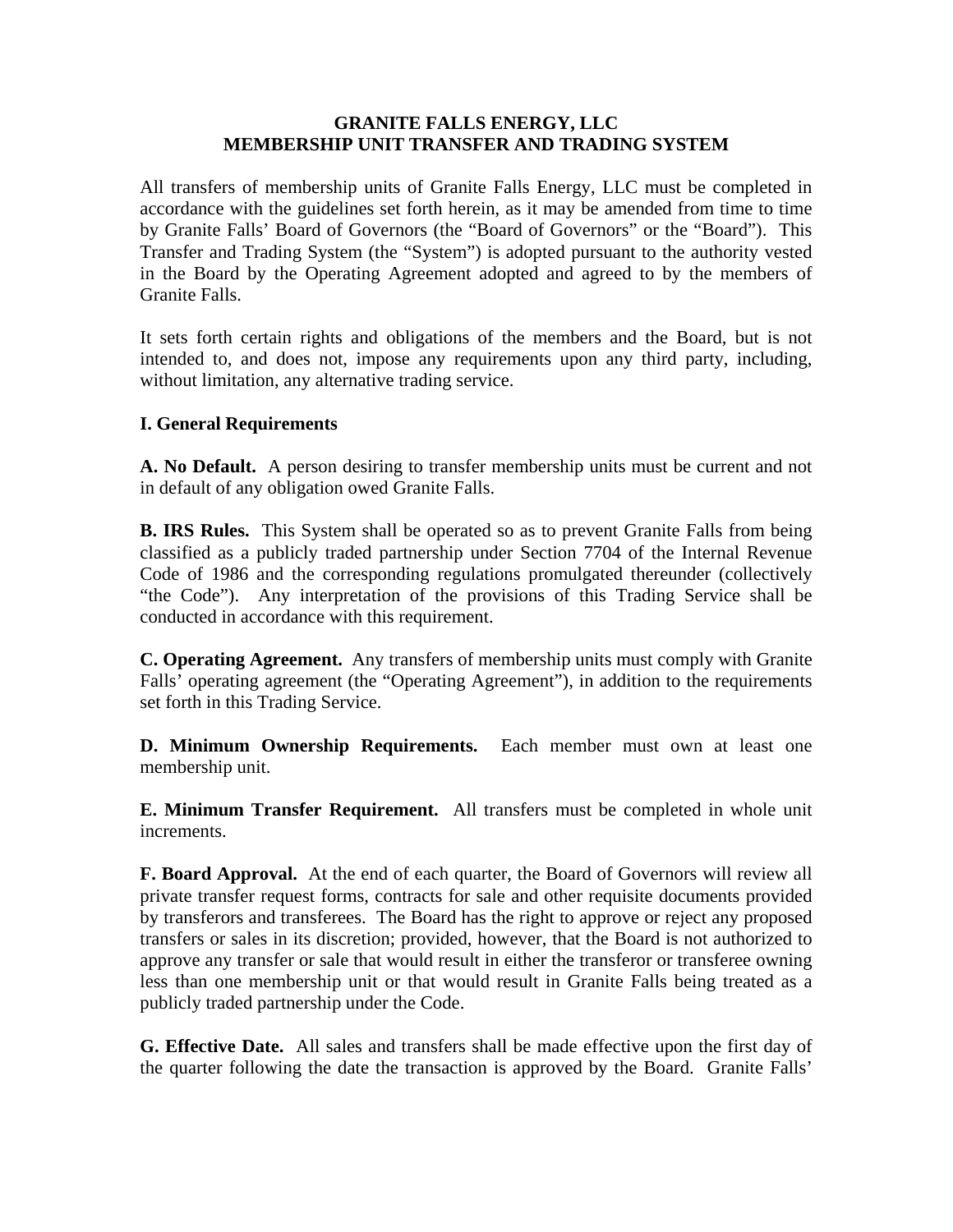trading quarters shall begin on January 1, April 1, July 1, and October 1 of each calendar year.

**H. Transfer Agent.** The Board of Governors may designate a transfer agent (the "Transfer Agent") to keep Granite Falls' records of membership units ownership and to complete the transfer of membership unit certificates and other necessary membership documents. All relevant information required to complete the transfer of membership units on Granite Falls' books and records must be provided to the Transfer Agent. The Transfer Agent shall be responsible for verifying that all information and authorizations necessary under the Operating Agreement to complete a sale or transfer has been received and that the membership units are eligible for sale or transfer. If no transfer agent is designated by the Board, then Granite Falls shall serve as its own transfer agent and the Board shall carry out or delegate the duties of the Transfer Agent set forth herein.

# **II. Transfers of Membership Units**

**A. Permitted Transfers.** A person may transfer the person's membership units only if the transfer is a private transfer described under Section B below or if the transfer is completed through the Trading Service described under Section C below.

# **B. Private Transfers.**

- 1. A private transfer shall mean one of the following:
	- a. A transfer by gift in which the transferee's tax basis in the units transferred is determined by reference to the transferor's tax basis in the interests transferred;
	- b. Transfers at death, including transfers from an estate or testamentary trust;
	- c. Transfers between members of a family (as defined by Section  $267(c)(4)$  of the Code, which provides that "family" means only a person's brothers and sisters (whether by whole or half blood), spouse, ancestors and lineal descendants);
	- d. Transfers involving the issuance of interests by or on behalf of the limited liability company in exchange for cash, property or services;
	- e. Transfers involving distributions from a retirement plan qualified under Section 401(a) of the Code or an individual retirement account; or
	- f. "Block" transfers, meaning the transfer of membership units representing in the aggregate more than 2% of the total issued and outstanding membership units in one or more transactions during any 30 calendar day period by a person and any related persons (within the meaning of Section 267(b) or 707(b)(1) of the Code, which provides generally that "related persons"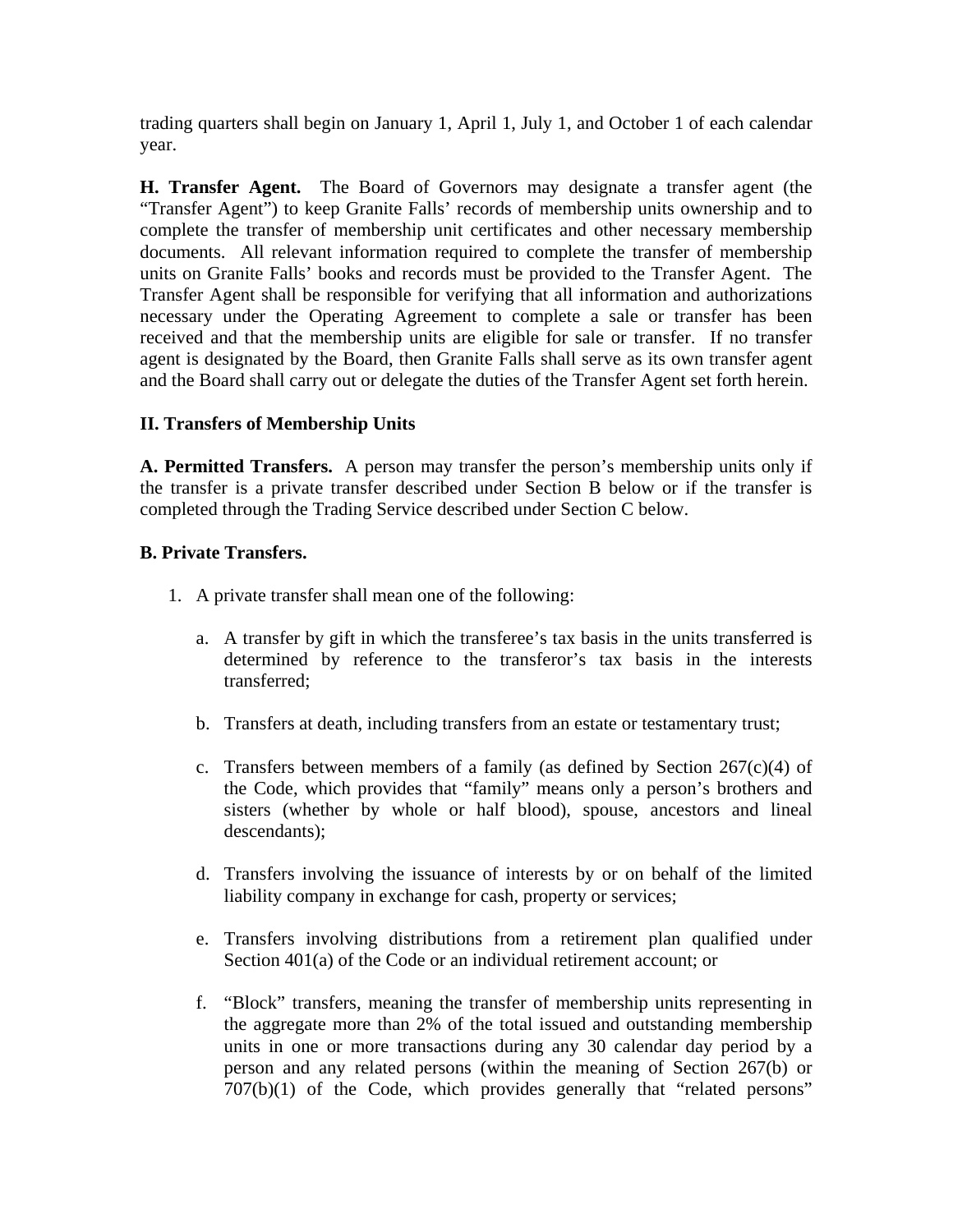includes, among others, members of a family, an individual and an entity majority-owned by such individual, two entities that are majority-owned by the same persons, the grantor and fiduciary of a trust, the fiduciary and beneficiary of a trust, and the executor and beneficiary of an estate);

- g. Transfers pursuant to a right of redemption or repurchase agreement meeting certain requirements;
- h. Transfers pursuant to a closed end redemption plan;
- i. Transfers by one or more members of interests representing in the aggregate 50% or more of the total interests in limited liability company capital and profits in one transaction or a series of related transactions; and
- j. Transfers not recognized by the limited liability company.
- 2. All private transfers shall be completed in accordance with the following procedures:
	- a. The holder of membership units must complete and submit to the Board of Governors:
		- A completed Private Transfer Application;
		- The membership unit certificate(s) or an affidavit of lost certificate;
		- An executed counterpart signature page to Granite Falls's Operating Agreement for each transferee that is not already a member.
		- Copies of all relevant documents that will assist the Board of Governors in determining if the transaction qualifies as a private transfer;
	- b. The Board of Governors will determine whether the transfer qualifies as a private transfer;
	- c. If the transfer qualifies as a private transfer and is approved by the Board, the Board will do or direct its Transfer Agent to do the following:
		- Cancel the membership unit certificate(s); and
		- Issue a new membership unit certificate(s); and
	- d. If the transfer does not qualify as a private transfer, the Board of Governors will notify the transferor that the transfer does not qualify and return to the transferor the documents identified in subsection (a) above.

# **C. Operation of Trading Service.**

1. A person intending to transfer membership units, other than in a private transfer, must do so through the Trading Service established by the Board of Governors.